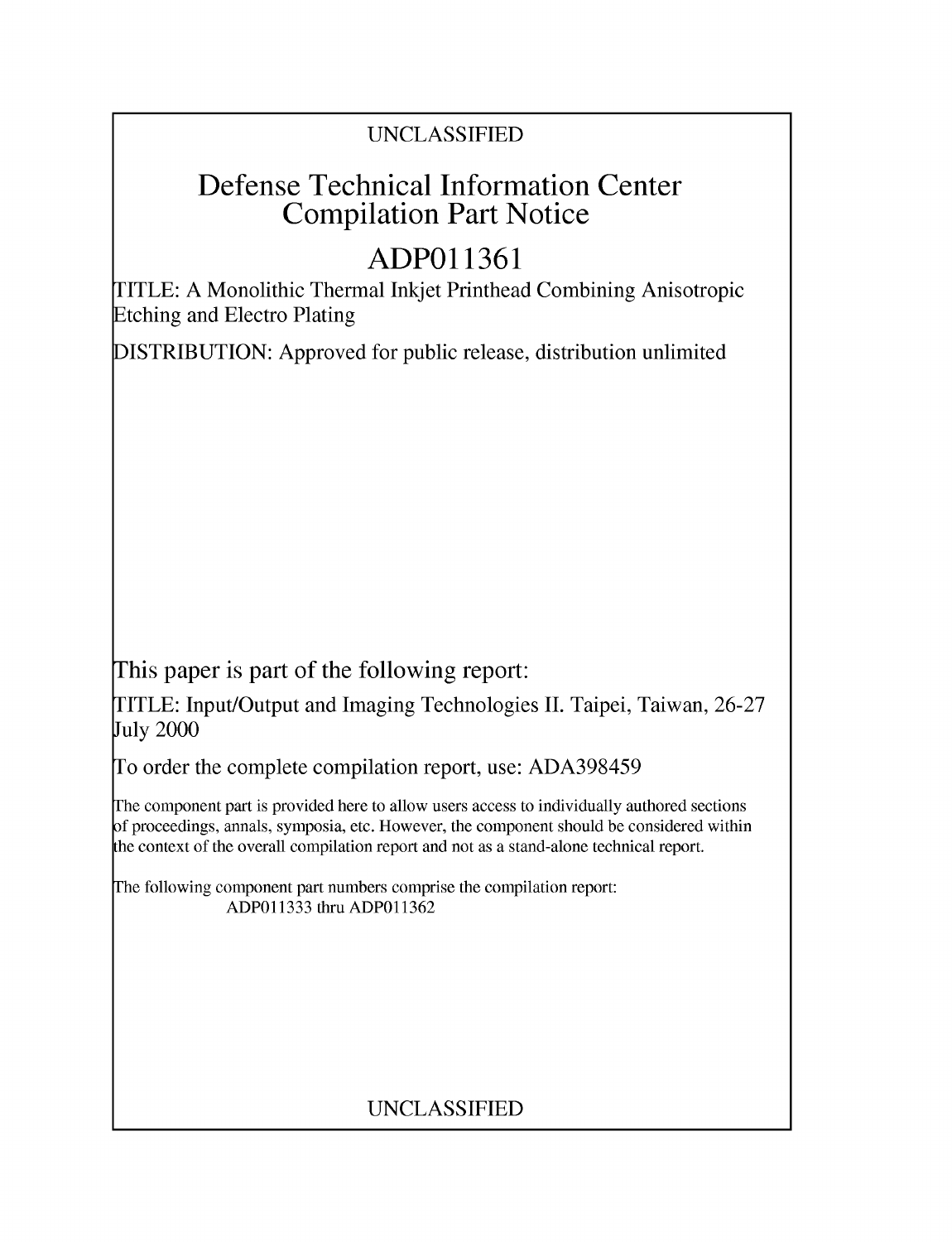### **A** monolithic Thermal Inkjet Printhead Combining Anisotropic Etching and Electro Plating

Chen Yue Cheng, Je-Ping Hu, Yi-Hsuan Lai, Hui-Fang Wang and Chia-Tai Cheng Opto-Electronics & System Laboratories, ITRI

#### ABSTRACT

The paper proposed a high resolution single-chip monolithic inkjet printhead by combination glowing of nozzle plate on the silicon substrate and anisotropic etching'. Ink channels are defined by a sacrificed layer and etched through a mesh network by anisotropic etching. Silicon based channels are strong enough to against the attack of ink solution. Surface planarzation is achieved by using PECVD deposited low stress dielectric film on top of the channels to seal mesh cavities. The heater elements are buried in a thin-sandwiched membrane and face down like a back shooter<sup>2</sup>. Ink slot is formed by Etching the substrate from the backside and channel is then connected with Ink slot. Electrical forming nozzle plate will be done later. In this structure, no more another ink channel material is necessary since it is formed on Si substrate. By direct forming nozzle plate on chip, alignment for bonding nozzle plate and chip could be avoided to cost down.

Keywords: Monolithic, Anisotropic Etching, Electro plating, Planarization

#### **1.** INTRODUCTION

Most of the user requirements for printing system is low cost, variable color, high quality, high speed, high resolution, low cost and excellent software support. The Drop-On-Demand (DOD) type printer has several types according to it's ink ejecting mechanism, that is piezoelectric and thermal type. The piezoelectric type ejects an ink droplet by vibration piezoelectric material while thermal type ejects an ink droplet by explosive growth of bubble in the chamber. Thermal inkjet printhead has several advantages compared with other technology such as low cost, high resolution, low noise, and ease of color printing. A core element of the inkjet printer is inkjet printhead, which is a successful product of micormachining technology. It determines the print quality, print speed, and maintenance. Conventional inkjet printhead fabricated by complex process including hybrid technology. The nozzle plate, manufactured separately, should be aligned and attached to the chip one by one with additional bonding process.

In this paper, we propose a new integrated fabrication method for the monolithic thermal inkjet printhead combining silicon micromachining and nozzle plate direct electroplating technologies. The heater elements are buried in a thin-sandwiched membrane and face down like a back shooter. However, to improve the efficiency of fluid supply, individual buried ink channel with non-symmetric throttle or neck is performed. Each ink channel corresponds to a single heat element to avoid any crosstalk issues. Ink slot is formed by Etching the substrate from the backside and channel is then connected with Ink slot. Electrical forming nozzle plate will be done later. In this structure, no more another ink channel material is necessary since it is formed on Si substrate.

#### 2. **DESIGN AND** FABIRCATION

Figure 1 shows a perspective view of the monolithic inkjet head. The realization of buried ink channel array below silicon surface for printhead is achieved by anisotropic etching with KOH solution. Here, a poly silicon **(1000A)** sacrificed layer will be deposited on the silicon and define the ink channel area. Considering the efficiency of fluid supply, individual buried ink channel with non-symmetric throttle or neck is designed as shown in Figure 2.

SiC(3500A) is deposited and defined as a mask, KOH etching solution will etch the silicon to form the V-groove (20um) channel via Poly silicon sacrificed layer. After creating the ink channel, the open pore will be sealed by low stress PECVD dielectric film(12000Å)3. This process provides a planar surface for heat element to accommodate on. In addition to the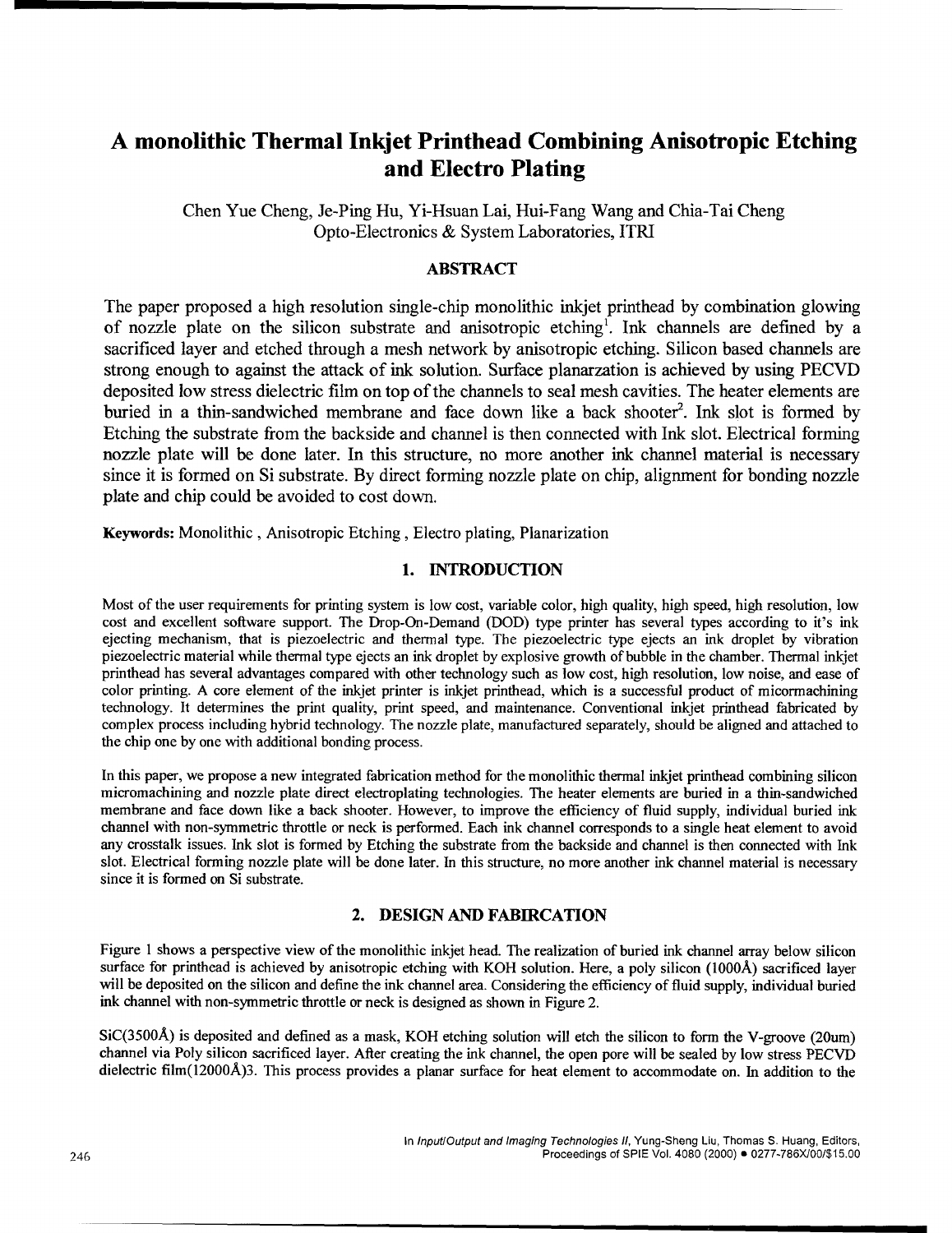dimention of pores, the sealing material is also of critical importance. PECVD oxide, PECVD nitride or a combination of both can be used for sealing the structure. Stress and strain problems must be took attention here. Channel to channel space as small as 4um is possible because of the high lateral dimension control of anisotropic etching.

The next step is the creation of conductor and the heater. The heater is just on the diaphragm above the etched channel. After deposition and pattern the **Al** (6000A) and TaAI(1000A), low temperature PECVD dielectrics such as SiN/SiC (5000A/3000A)are deposited for passivation. A metal layer (2000A) for the purpose of both passivation and electroplating seed layer is sputtered on the surface and then patterned using reactive ion etching. Another RIE etching will be applied to create open hole and bonding area for ink droplet and bonding respectively just after metal etching. Electroplating is used to form nozzle plate directly on chip4. On the back side of the wafer, the thermal oxide layer (16000Å) is patterned, and a second KOH etching is applied to etch the ink slot. The backside of the wafer should be aligned with the front side. A layer of wax protects front side from the corrosive chemical solution. This slot works as an ink supply chamber and connects to the front side pre-etched ink channel. Figure 3 shows the fabrication process for the monolithic inkjet head.

Prototype roof shooter with 300 dpi resolution and side shooter with 1000dpi have been designed. The realization of buried ink channel and surface planarization is shown in Figure 4. The open pore with 2x2um size is completely sealed. The minimum thickness to seal these pores is about 1.2um. Figure 5(a) and 5(b) show edge type and roof type shooter with heater on ink channel respectively. To edge shooter, wafer must be cut perpendicular to the channel orientation using a dicing machine to expose the nozzles. Figure 6 shows the relating location of electric wire and nozzle. The displacement of heater from nozzle is about 150um(not shown). Figure 7 shows a ink slot view of chip from back side. The front side ink channels connect to this backside ink reservoir. When a drop of ink is fired, the micro channel automatically refills from the reservoir by capillary action.

#### **3. CONCLUSION**

After the basic process were proven we construct the first sample. **A** monolithic printhead with high resolution potential has been developed. By direct forming nozzle plate on chip, alignment for bonding nozzle plate and chip could be avoided to cost down. In this structure, no more another ink channel material is necessary since it is formed on Si substrate. By direct forming nozzle plate on chip, alignment for bonding nozzle plate and chip could be avoided to cost down.

It is possible to fabricate both roof shooter and edge shoot by this technique. Right now, printhead with 50 nozzles and system pitch down to 25um (appropriate for 1000 dpi) is evaluating.

#### **REFERENCE**

- 1. Qingxin Zhang, Litian Liu, Zhijian Li "A new approach to convex corner compensation for anisotropic etching of (100) Si in KOH", The 8<sup>th</sup> International Conference on Solid-State Sensors and Actuators, and Eurosensors IX P.321-P.324.
- 2. P. Krause, e. Obermeier and W. Wehl "Backshooter-A new smart micromachined single-chip inkjet printhead", The **8t'** International Conference on Solid-State Sensors and Actuators, and Eurosensors IX P.325-P.328.
- 3. Jingkuang Chen and kensall D. Wise "A High-resolution silicon monolithic nozzle array for inkjet printing",IEEE TRANSACTIONS ON ELECTRON DEVICES. VOL. 44 NO. 9. SEPTEMBER 1997.
- 4. Jae-Duk Lee, jun-Bo Yoon, Jae-Kwan Kim, Hoon-Ju Chung, choon-Sup Lee, Hi-Deok Lee, Ho-jun Lee, Chong-ki kim, and Chul-Hi Han "A thermal inkjet printhead with a monolithically fabricated nozzle plate and self-aligned ink feed hole", JOURNAL OF MICROELECTROMECHANICAL SYSTEMS. VOL 8. NO.3 SEPTEMBER 1999.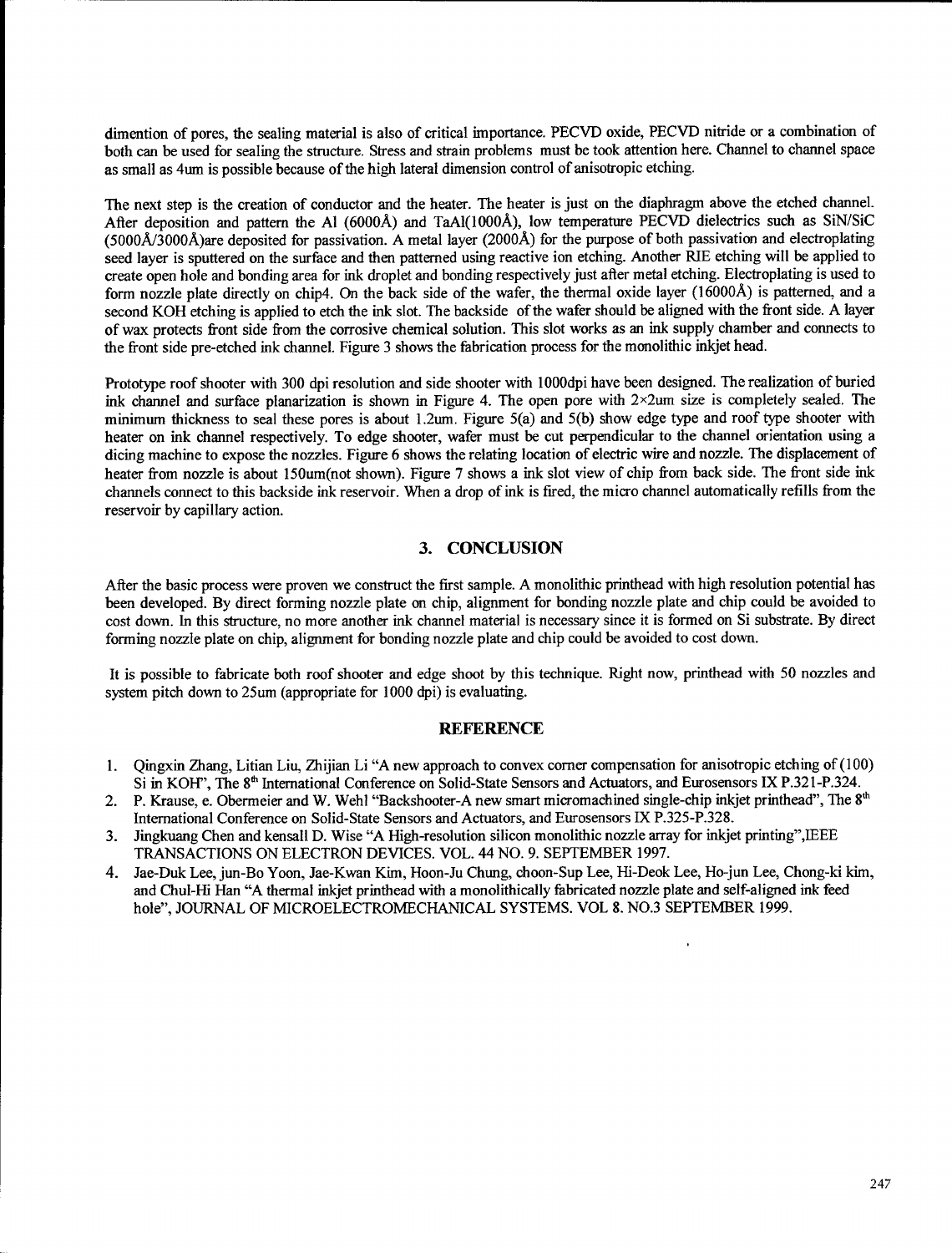

Figure 1. A perspective view of the monolithic inkjet head.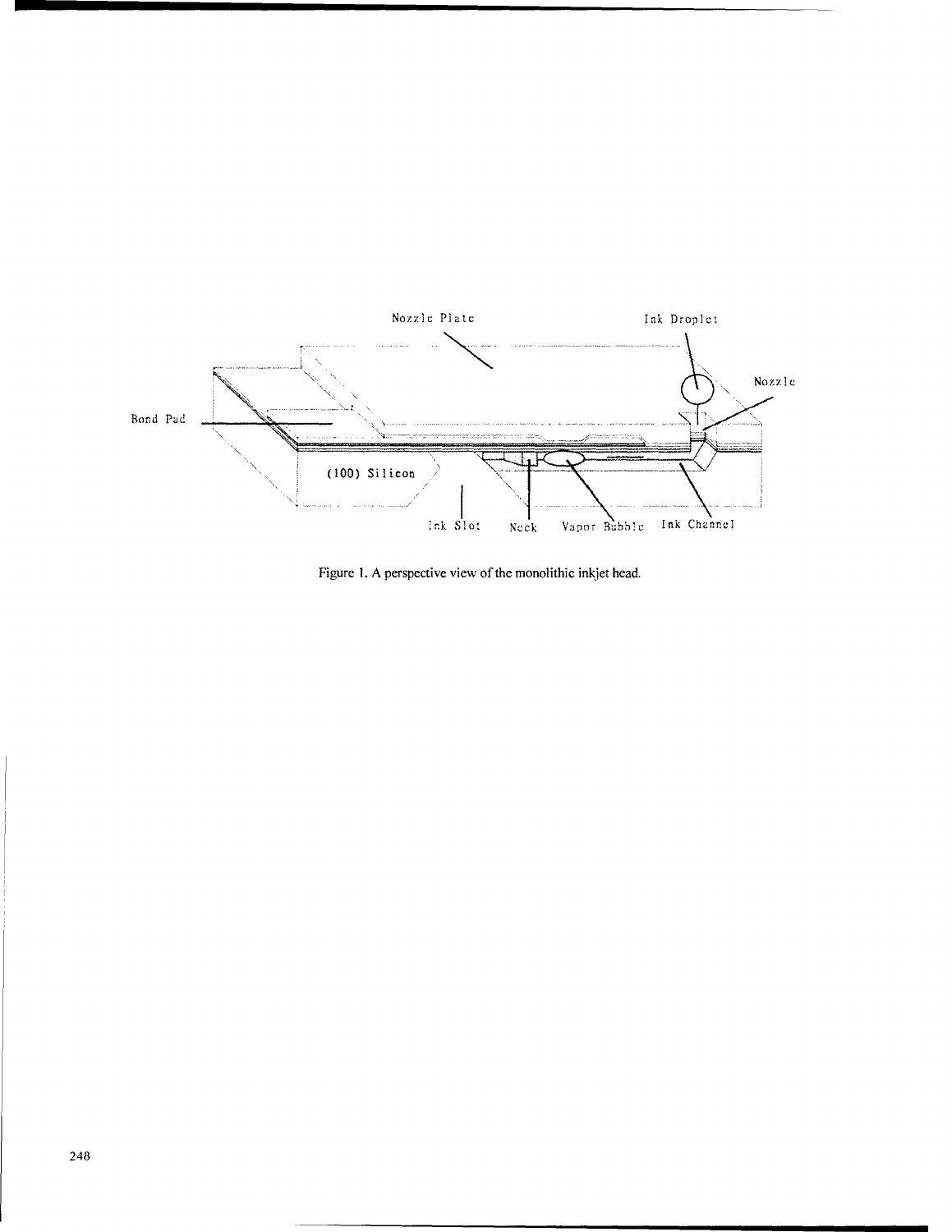

 $\hat{\boldsymbol{\theta}}$ 



Figure 2. Design of neck or throttle for ink channel.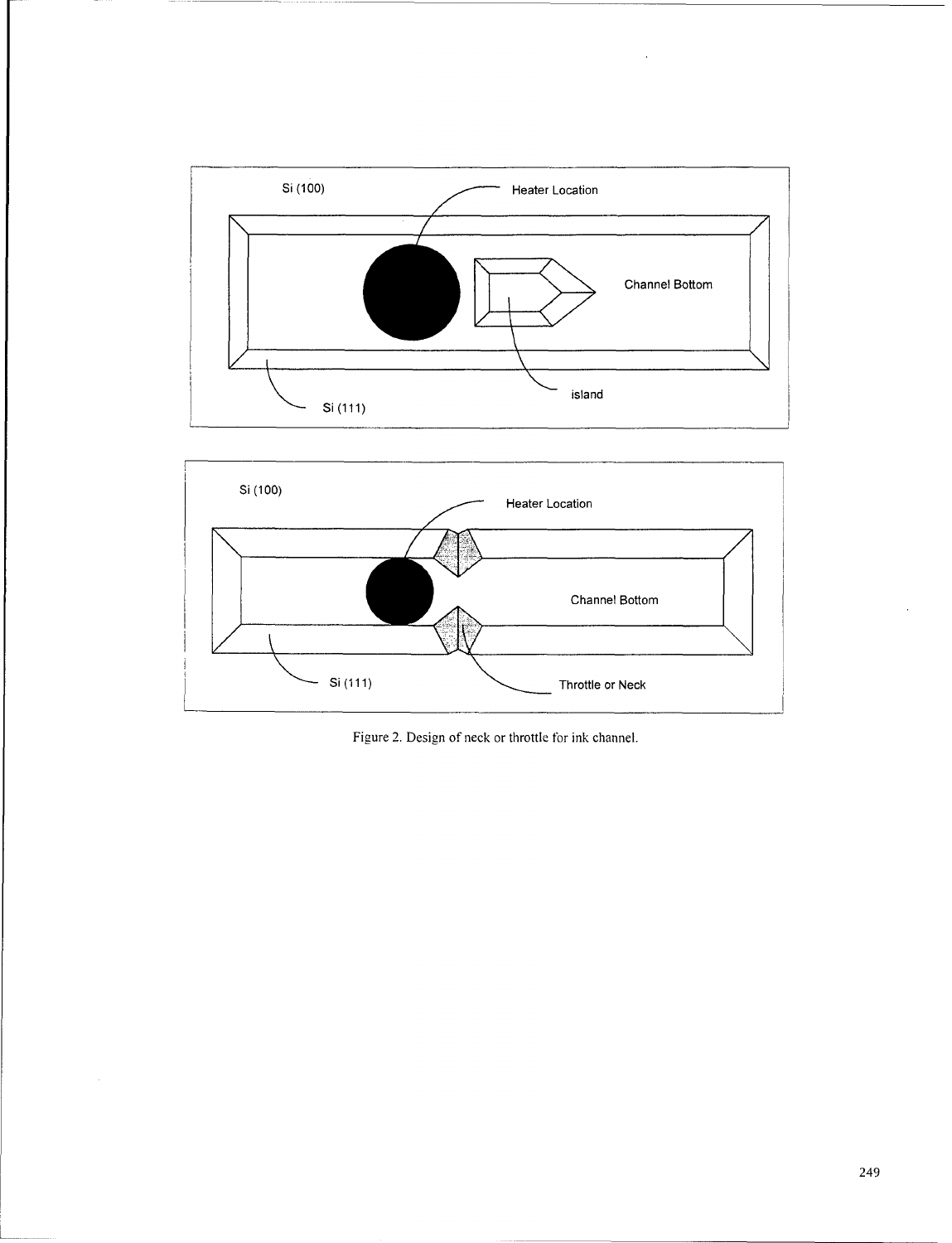

Figure 3. Process flow for the monolithic inkjet head. (a) Ink channel defined and protect by dielectric film. (b) Ink channel anisotropic etched and open pole sealed. (c) Conductor and heater creating. (d) Passivation deposition. (e) Pad area, nozzle hole define and nozzle plate electroplating. (f) Back side ink slot etching.



Figure 4. (a) 2um×2um open pores. (b) Pores is sealed by PECVD deposition.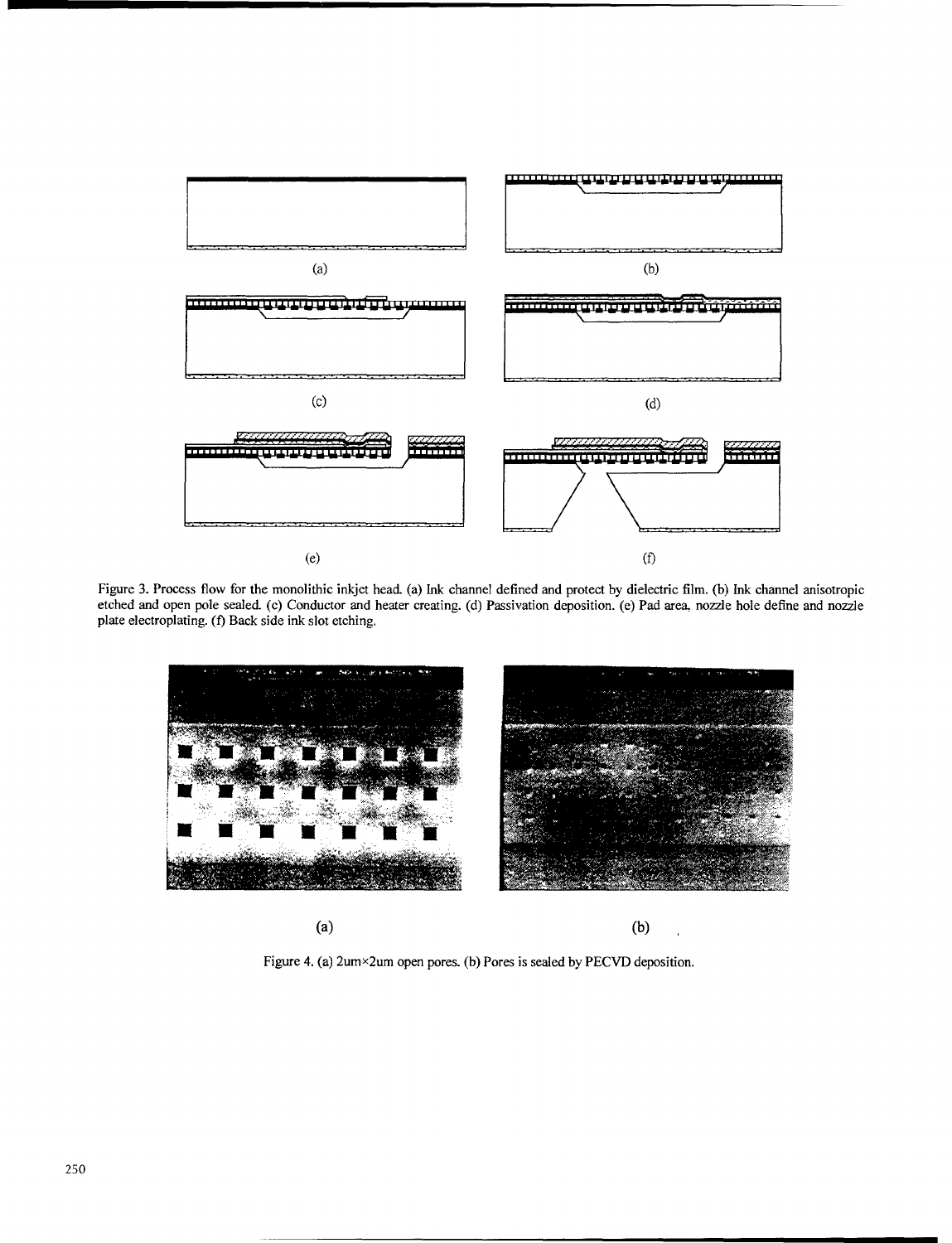



Figure 5. (a) 10OOdpi edge side shooter. (b) 300 dpi roof shooter.



Figure 6. The relating location of nozzle and electric wire.